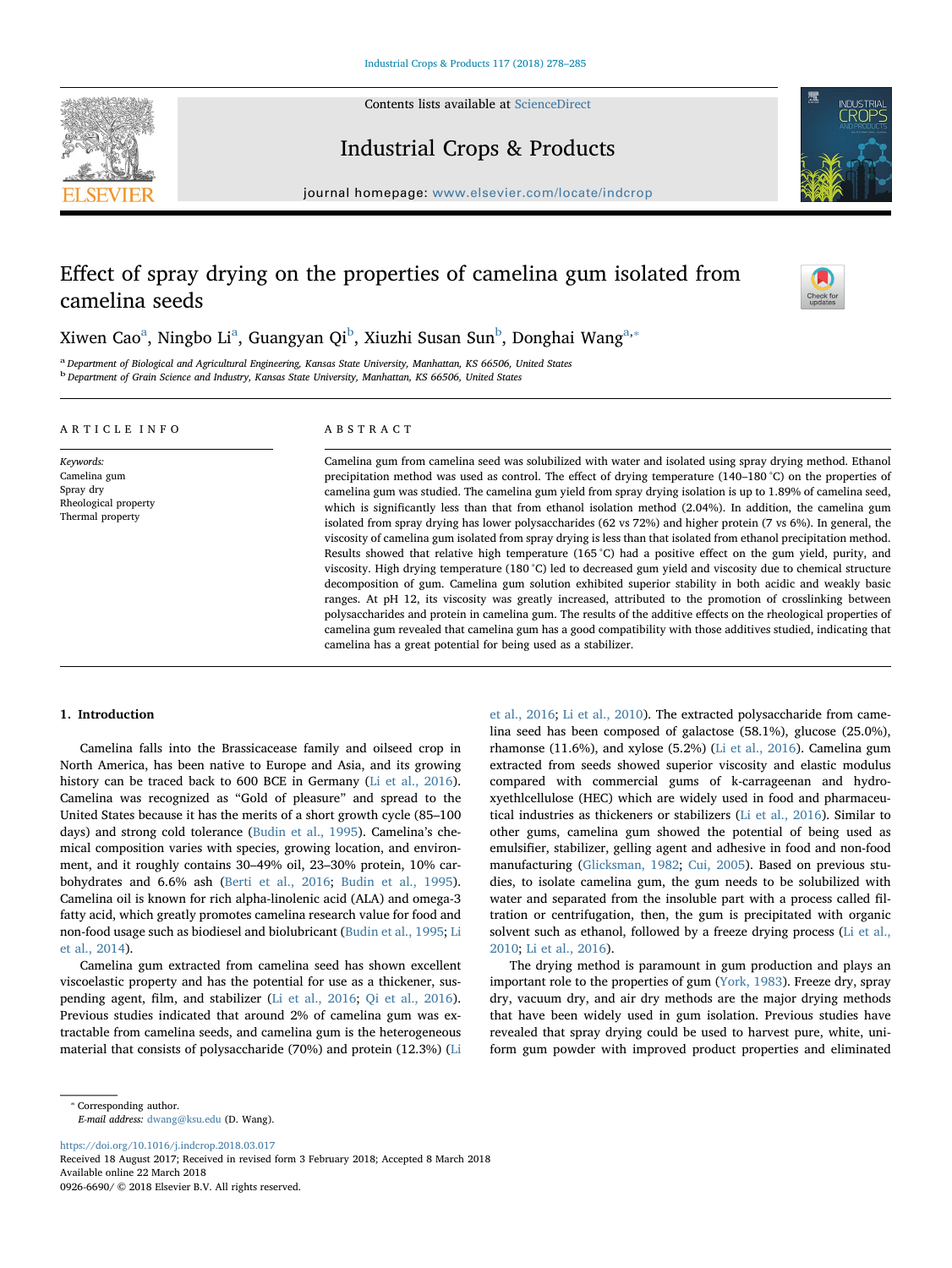harmful bacteria [\(Glicksman, 1982](#page--1-6); [Aponte et al., 2016\)](#page--1-9). In addition, spray drying is more cost-effective; it can be 30–50 times less expensive than freeze drying for industrial scale production of pharmaceutical and food additives ([Oomah and Mazza, 2001;](#page--1-10) [Silva et al., 2011](#page--1-11)).

The previously described method for camelina gum isolation requires a mass of organic solvent and energy consumption. There is no study regarding isolating camelina gum with the spray drying method that has been reported so far. The objective of this study was to investigate the effect of spray drying technology at varied temperatures on the yield, purity, and rheological properties of camelina gum. Additives such as sugar and salts have shown great influence on the viscoelastic properties on gums [\(Maurer et al., 2012](#page--1-12); [Higiro et al.,](#page--1-13) [2007\)](#page--1-13). Therefore, the effect of different additives on the properties of camelina gum was evaluated. The morphological properties of gum were also characterized.

# 2. Materials and methods

#### 2.1. Materials

Camelina seed was supplied by Montata Gluten Free Processors LLC and was manually cleaned with 48 mesh sieve (W. S. Tyler Company, Belgrade, MT, USA) before use. Phenol 5.0% (w/v), sucrose, glucose, NaCl and HCl were purchased from Fisher Scientific Co., (Fair Lawn, NJ, USA). All the reported experimental data were obtained in triplicate with the mean values.

#### 2.2. Camelina gum isolation

Cleaned camelina seeds were mixed with distilled water at a solid/ liquid ratio of 1:20 (w/w) with a Hobart D300 Stand Mixer (Hobart Co, OH, USA), and the mixture was stirred for 2 h at room temperature. The mixed solution was then passed through a sifter with 40-mesh screen (420 μm) to separate the extracts solution and seeds residues. Centrifugation of the camelina gum suspension at 7000 rpm for 10 min was performed to remove the precipitate (Sorvall RC 6+ Centrifuge, Thermo Scientific Asheville, NC, USA). The supernatant was filtered with 4-layers cheese cloth first to remove impurities and then dried in a spray dryer (LPG-5 Centrifugal spray dryer, Jiangsu, China) operated at an inlet temperature of 140 °C to 180 °C and outlet temperature of 100 °C. The sample feeding rate was controlled at 4–5 kg/hour by adjusting the pump speed. The collected gum powder was then ground using an Udy cyclone sample mill with 0.25 mm screen (Udy, Ft. Collins, CO, USA), packed and stored at room temperature for further analysis.

The control sample was extracted using ethanol precipitation and freeze drying method for comparison. The camelina seeds mixed with distilled water at the solid/liquid ratio of 1:20 (w/w) were stirred for 2 h at room temperature. The extracted solution was filtered with 40 mesh sieve followed by centrifugation at 7000 rpm for 10 min. The supernatant was treated with absolute ethyl alcohol to precipitate camelina gum out of solution. The freeze dryer VIRTIS 360.66 (The Virtis Company, INC, Gardiner, NY, USA) was then applied to remove moisture in camelina gum suspensions. The precipitate was collected and ground using an Udy cyclone sample mill with 0.25 mm screen (Udy, Ft. Collins, CO, USA).

# 2.3. Chemical analysis

The total sugar content of camelina gum was measured by the phenol-sulphuric acid method ([Dubois et al., 1956\)](#page--1-14). First, Standard curve (y = 64.993x + 0.0049 with  $R^2$  of 0.997) was established using glucose. Next, 20 mg of the sample was placed in a 500 mL volumetric flask, and diluted with distilled water to the full-scale volume. One mL of the dissolved sample solution was transferred to a fitted test tube, then mixed with 1 mL of the pre-configured phenol (5%, w/w) solution and 5 mL of sulfuric acid, and the mixture was shaken using Maxi Mix II mixer (Barnstead International, Dubuque, IA, USA). After the mixture was cooled at room temperature for 20 min, the sample was measured at 490 nm by using Colorimetric (BioMate™ 3 Spectrophotometer, Thermo Electron Co. Madison, WI, USA). Nitrogen (N) was measured via PerkinElmer 2400 Series II CHNS/O Elemental Analyzer (Shelton, CT, USA). Protein content was calculated with the formula of N% times a coefficient of 6.25 ([Li et al., 2014, 2016\)](#page--1-3).

# 2.4. Rheological properties

The Bohlin Model CVOR 150 rheometer (Bohlin Instruments, Southborough, MA, USA) was used to measure apparent viscosity, elastic modulus (G') and viscous modulus (G") as a function of shear rate. The cone and plate spindle with 40 mm diameter head and an angle of 4 ° were used for all rheological measurements with 20 μL silicone oil which has low viscosity compared to sample to ensure that the solution will not volatilize.

#### 2.4.1. Apparent viscosity measurement

To prepare the gum solutions, spray-dried camelina gum was mixed with distilled water to reach the desired concentration gradient (0.1%, 0.5%, 1.0%, and 2.0%), and the solutions were then stirred with a Fisherbrand Magnetic Stirrers magnetic stirrer (Fair Lawn, NJ, USA) for 2 h until the solutions became homogenous. The apparent viscosity test with exponentially increasing in shear rate between 0.001-10 (1/s) was measured at 25 °C. Effect of temperature on the viscosity was determined by measuring the change in camelina gum viscosity by continuously change the temperature from 4 to 85 °C at a heating rate of 10 °C/min. Single shear rate at 0.1 (1/s) was selected for test. To investigate the effect of pH, the pH of camelina gum solution (2%) was adjusted by HCl and NaOH. Apparent viscosity was measured at the pH range from pH 1.0–12.0 with 1.0 pH unit gradient (only results at pH 3.0, 7.0, 10.0, and 12.0 were reported) at room temperature at a shear rate range of 0.001-10.0 (1/s). Effects of salts and sugar additive (0.5- 10%) on apparent viscosity of camelina gum were studied at a shear rate range of 0.001-10 (1/s).

## 2.4.2. Frequency sweep

Oscillatory evaluations were performed using a Bohlin CVOR 150 rheometer (Malvern Instruments, Southborough, MA, USA). A thin layer of silicone oil with low viscosity was used to prevent water evaporation during measurement. Frequency sweeps tests were performed from 0.01 Hz to 10 Hz at 25 °C with 0.05% strain in order to be in the linear viscoelastic region. Three replicates were measured for each sample. The elastic modulus (G') and viscous modulus (G") were continuously registered. The viscoelastic properties of camelina gum at different pH were also exhibited including pH 3, 7, 10, and 12. The viscoelastic properties of the interaction of camelina gum with other substances by adding NaCl, CaCl<sub>2</sub>, sucrose, and ethanol were also studied.

## 2.5. Scanning electron microscopy

For scanning electron microscopy (SEM) image, the thin layers of the camelina gum isolated at different drying conditions were prepared, and the gum was coated with an alloy of 60% gold and 40% palladium with a sputter coater (Desk II Sputter/Etch Unit, Moorestown, NJ, USA). The coated samples were viewed and photographed using a Hitachi S-3500N SEM (Hitachi Science system, Ibaraki, Japan) at an accelerating voltage of 5 kV, 10 kV, and 20 kV using magnification from 3 kV, and 18 kV to obtain the morphological properties.

#### 2.6. Transmission electron microscopy

Transmission electron microscopy (TEM) measurement of camelina